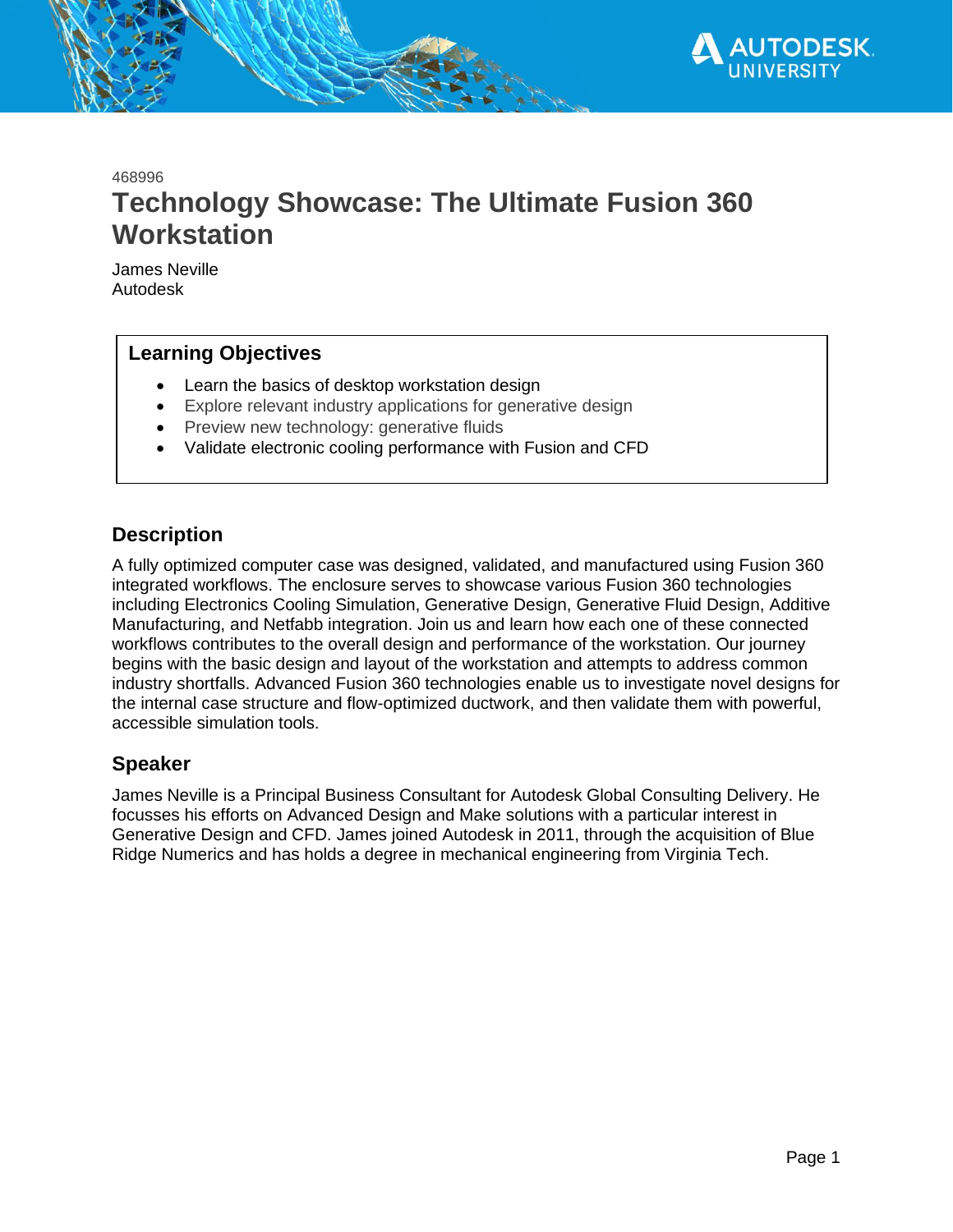

# **The Basics of Desktop Workstation Design**

Fusion 360 was used to create the digital twin of The Ultimate Fusion Workstation. The goal was to leverage as many Fusion-based or Fusion-integrated technologies in the design and engineering phase.

### **Component Selection**

A variety of methods were used for individual component digitization. Parts and assemblies were either designed from scratch, built as a hybrid of open-source and bespoke components, or obtained through photogrammetry.

### **Power Supply**

A Corsair SF750 PSU was chosen for this build. This platinum-rated, modular PSU allows for ample headroom for future upgrades to more power-hungry components and facilitates custom cable solutions for a cleaner and more customized assembly. This component was created from scratch from a simple rectangular prism and manufacturer supplied decals. The compact nature of an SFX-class power supply made it a perfect choice for a small form factor build.



Corsair SF750.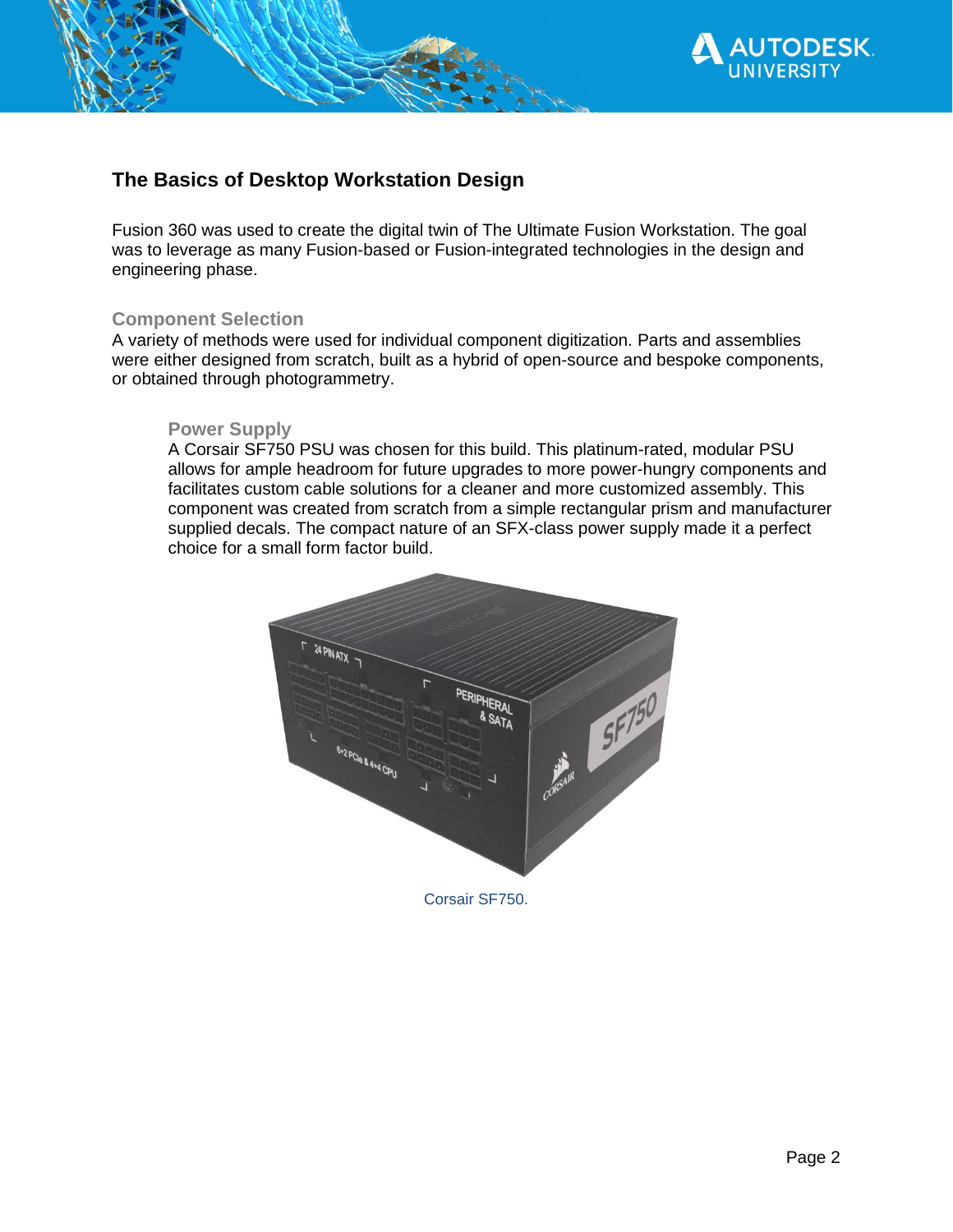

## **Motherboard + CPU**

A mini-ITX motherboard was chosen for it's size. A central component in the build, the size and configuration of this device dictated much of the layout of downstream parts. The motherboard was created using a hybrid approach without about half of the components created from scratch and half obtained from online resources.

This Gigabyte motherboard uses the Intel Z390 chipset with ample headroom for CPU overclocking. To get the maximum in performance from Fusion 360, clock speeds for the CPU were increased to 5.0 GHz on all cores.

The Intel Core i9-9900k CPU was selected for its raw speed. 16 total threads (8 physical, 8 virtual) facilitate quick modeling work and parallel computational tasks like rendering and CFD simulation.



Gigabyte Aorus PRO WIFI.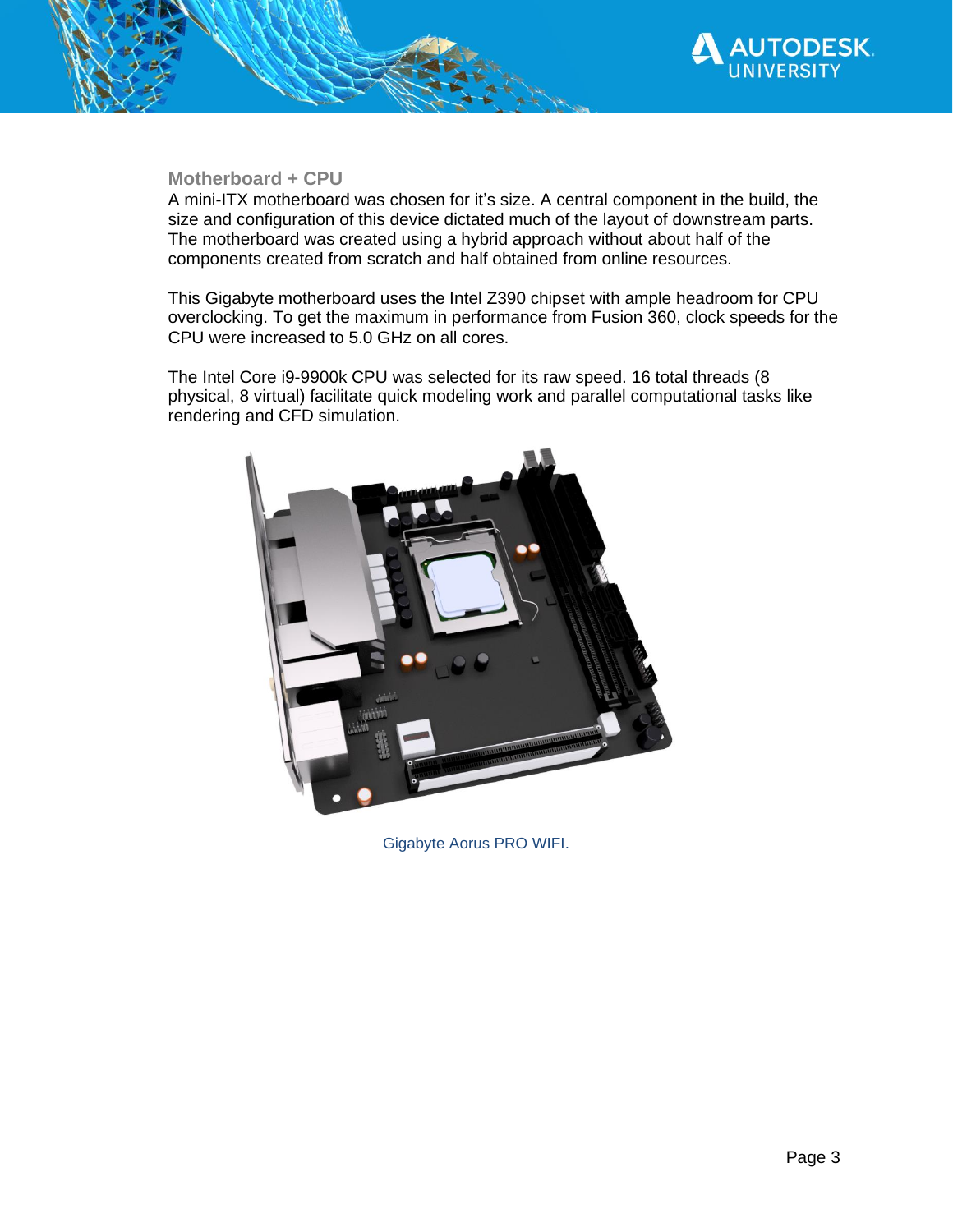

## **CPU Cooler**

The CPU cooler was also created using a hybrid modeling technique. A dimensionally similar model was obtained and then modified with direct-editing commands in Fusion to achieve the correct size and shape.

The Noctua U12A tower cooler utilizes a copper base, 7 copper heat pipes, and an array of aluminum fins. This high-performance air cooler enables the CPU to operate well within a safe margin even under heavily overclocked loads.



Noctua U12A.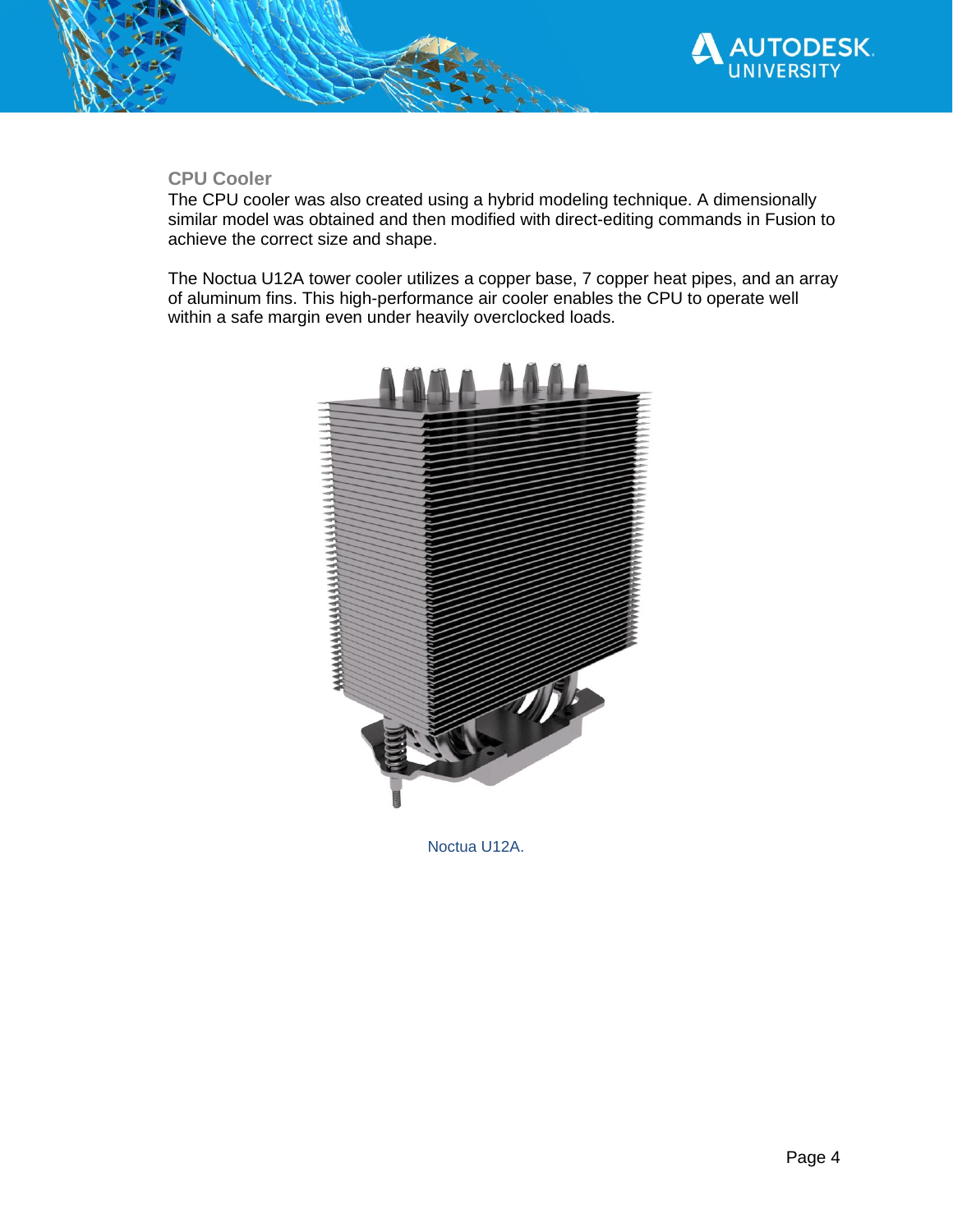

## **Fans**

Fans were designed from scratch from technical drawings supplied by Noctua. These fans are widely regarded as industry standouts when it comes to flow capacity in both high- and low-pressure scenarios while delivering nearly silent operation. Fan speed control is managed through third party software and enables the fans to ramp up or down to accommodate individual component cooling needs.



Noctua NF-A12x25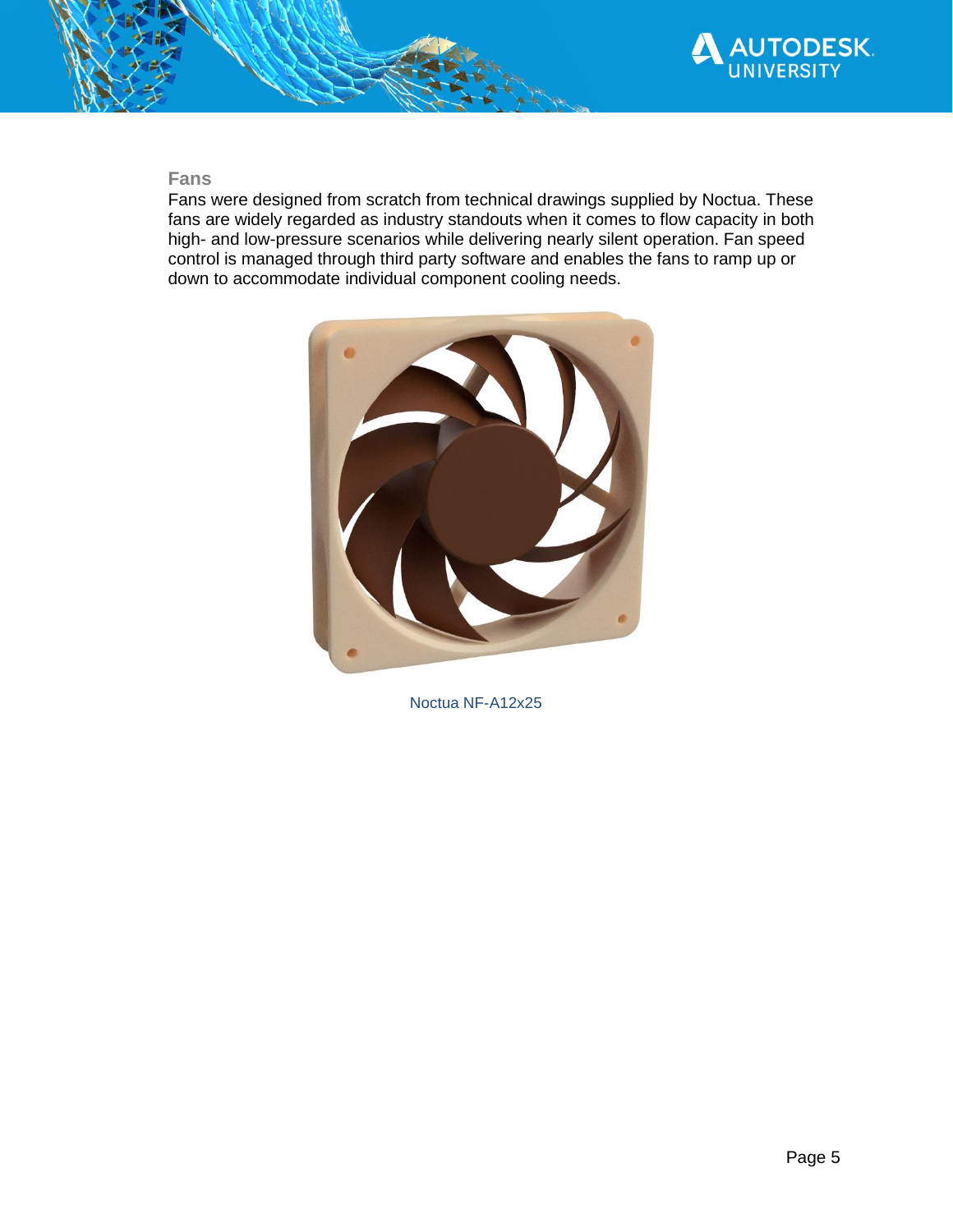

#### **GPU**

Recap Photo was used to create a photogrammetry model of the Gigabyte RTX 2080 Super. The resultant mesh model served as a foundation for explicit model creation of the various GPU sub-components. The PCB, heat pipe and fin array, fans and fan housing were all modeled in Fusion with photogrammetry as a foundation.

This RTX 2080 Super GPU model leveraged ample video ram for even the largest of Fusion 360 modeling needs and helps to greatly accelerate certain massively parallel workloads like VRED rendering and local CFD simulations.



GIGABYTE RTX 2080 SUPER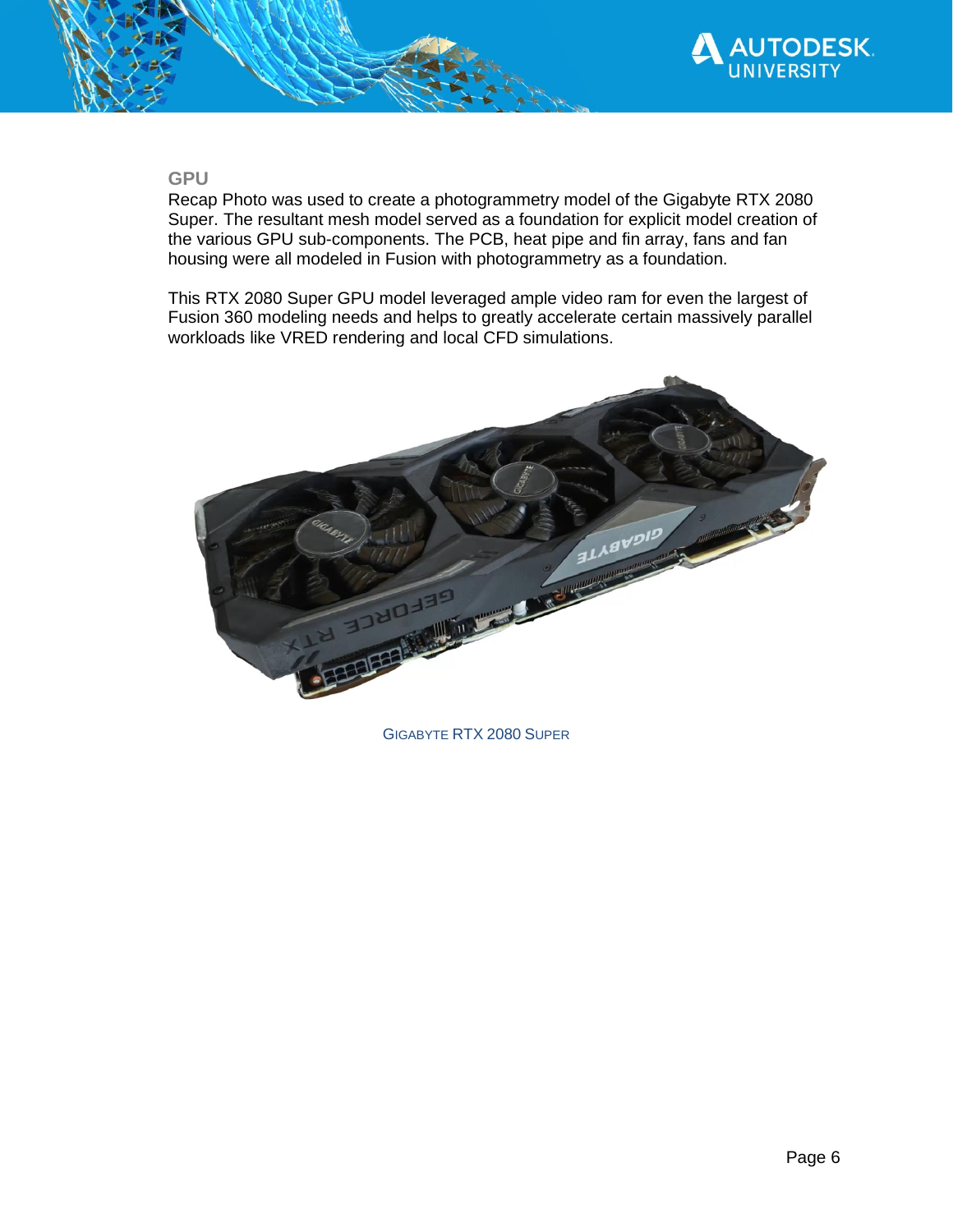

## **CPU Exhaust Duct**

The duct connecting the CPU tower cooler to the case fan was designed from scratch using Fusion 3D modeling. An auxiliary slot around the circumference of the duct siphons hot air away from the motherboard to ensure adequate thermal evacuation. Due to tight space requirements of the case, there was not enough room to use both a rear case fan and the secondary CPU tower cooler fan. The CPU exhaust duct is designed to allow one fan to serve in both capacities. All hot air from the CPU tower cooler and excess heat from the motherboard are exhausted through this duct while eliminating the possibility of hot air recirculation.



CPU Exhaust Duct for Additive Manufacturing

#### **GPU Inlet Duct**

A short duct was created to guide cool flow from the side panel into the GPU and to prevent the re-entrainment of "spent air".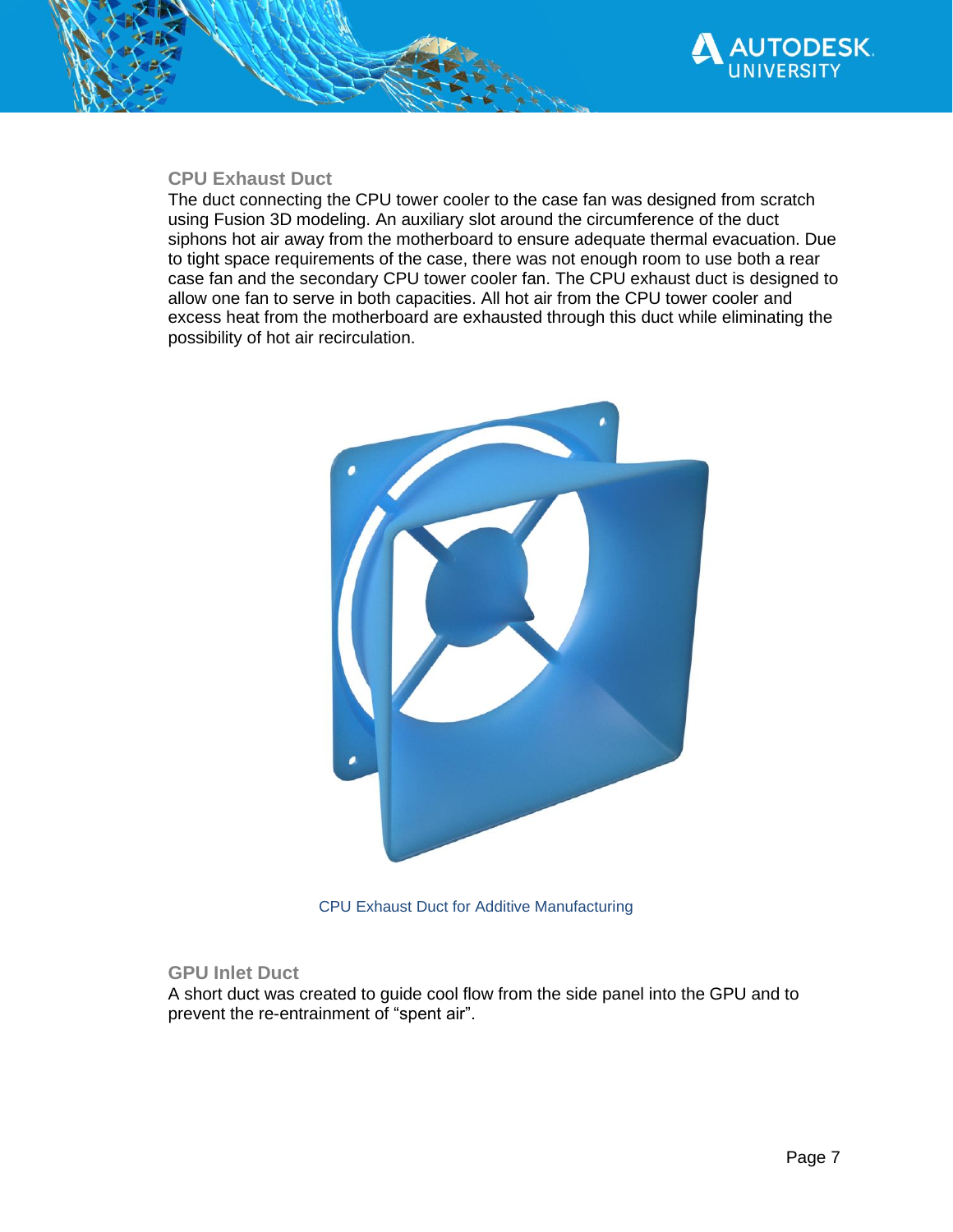

### **Motherboard Stand**

The motherboard stand was created with Fusion generative design with a focus on light weighting and part consolidation. The stand serves to connect the motherboard to the bottom panel of the workstation case. This foundational element must bear the weight of the motherboard, CPU, memory modules, CPU tower cooler, and GPU. The design must allow for unhindered access to the PSU cables, while also not restricting case airflow.



Generative Motherboard Stand for Additive Manufacturing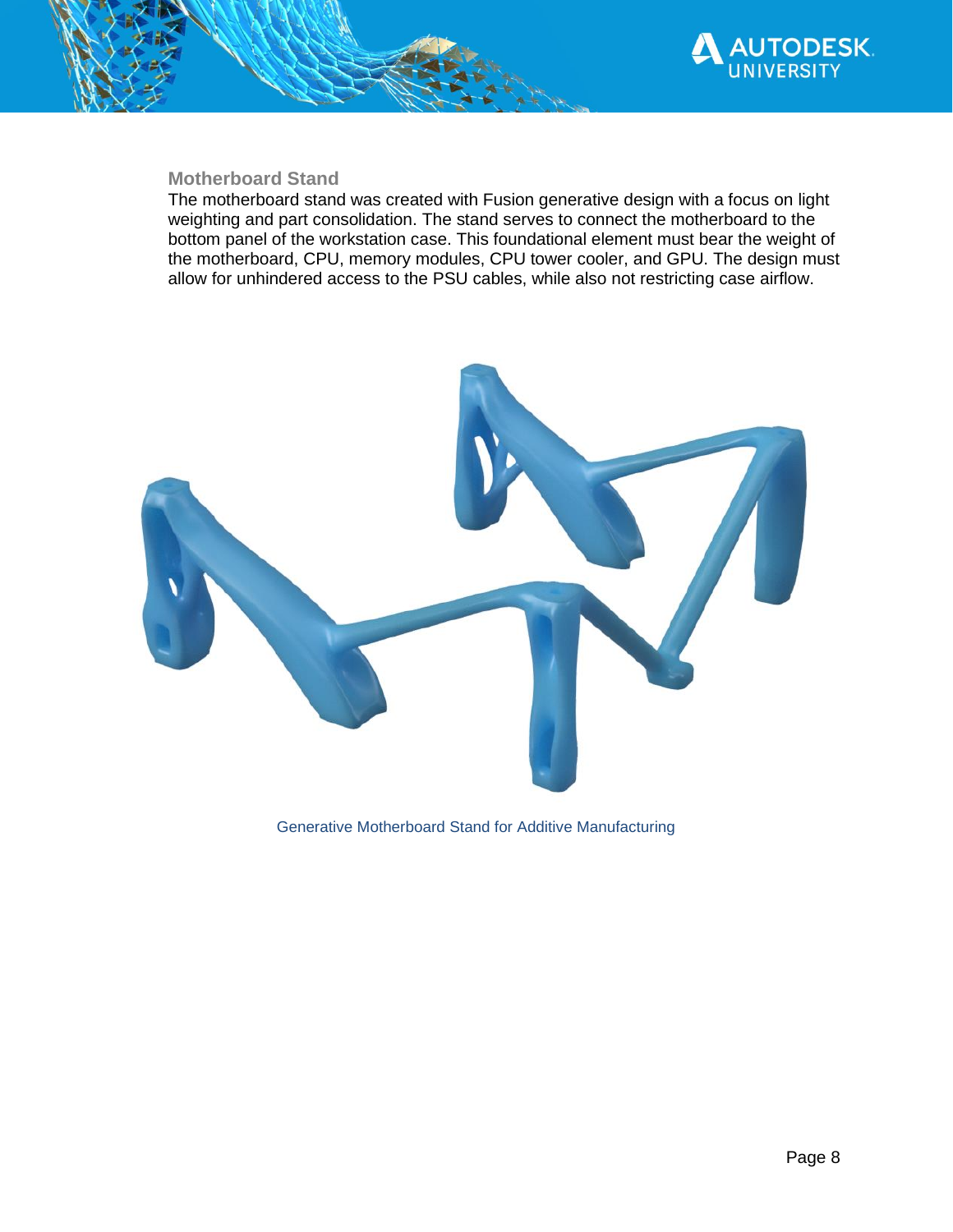

#### **GPU Exhaust Duct**

Generative fluid design was leveraged to create the centerpiece of this workstation. The GPU exhaust duct is designed to effectively pull all hot air from the GPU and move it outside the case. This helps the area around the GPU stay cool and prevents hot air from entering the CPU tower cooler and limiting overall performance.

Like structural generative design, generative fluid design also leverages preserve, obstacle and starting shape geometries. Loads and constraints are flow based however, with generative fluid design delivering outcomes that are optimized for flow balance and low pressure drop. The chosen outcome elegantly fits into a complex design space and works to provide an optimal fluid path for hot exhaust air.



**GENERATIVE EXHAUST DUCT**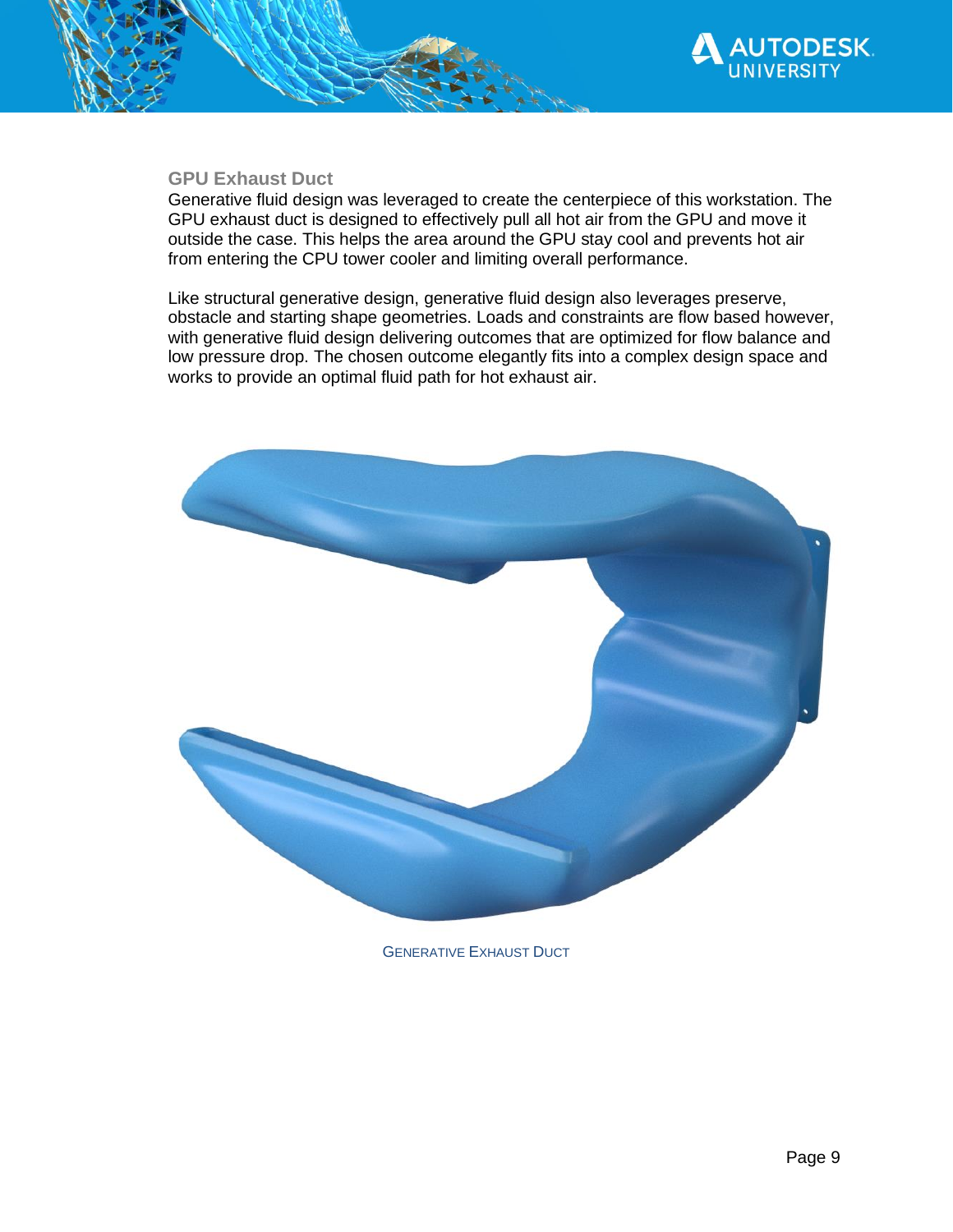

# **Wiring**

All case wires and cables were created with Fusion 3D modeling. These components took advantage of the 3D sketch feature, allowing cables to be moved in real-time around internal components to ensure perfect lengths and a clean appearance.



CASE WIRING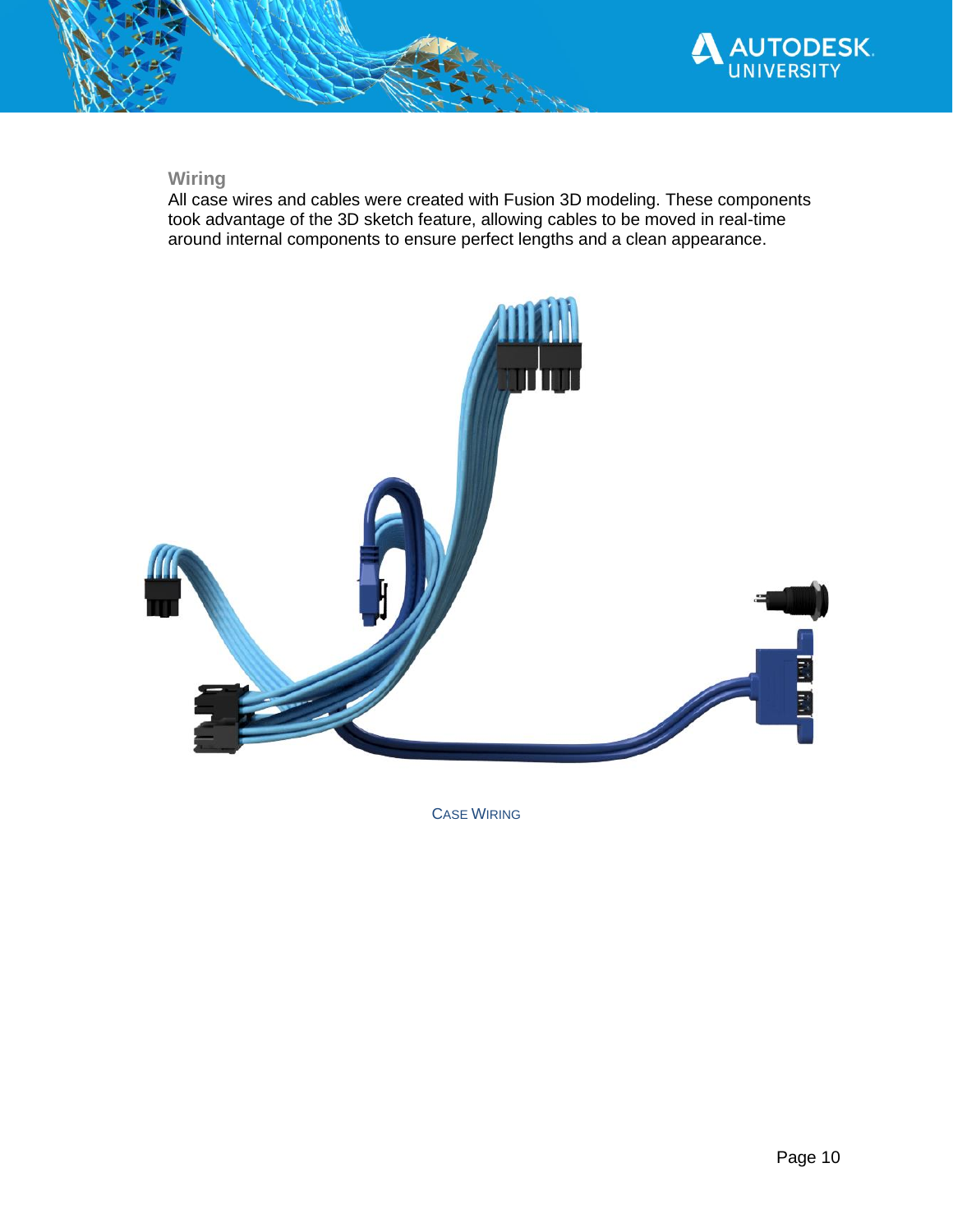

## **Wire Cage**

Netfabb was used to create a functional and aesthetic part to help contain the mess of wires at the front of the case. Wires from 3 fans, the main power button, a dual USB 3.0 Type-A connector, and a single USB Type C connected all occupy the same space and benefit from organization. The chosen wire cage was generated using Netfabb Lattice Commander.



WIRE CAGE LATTICE